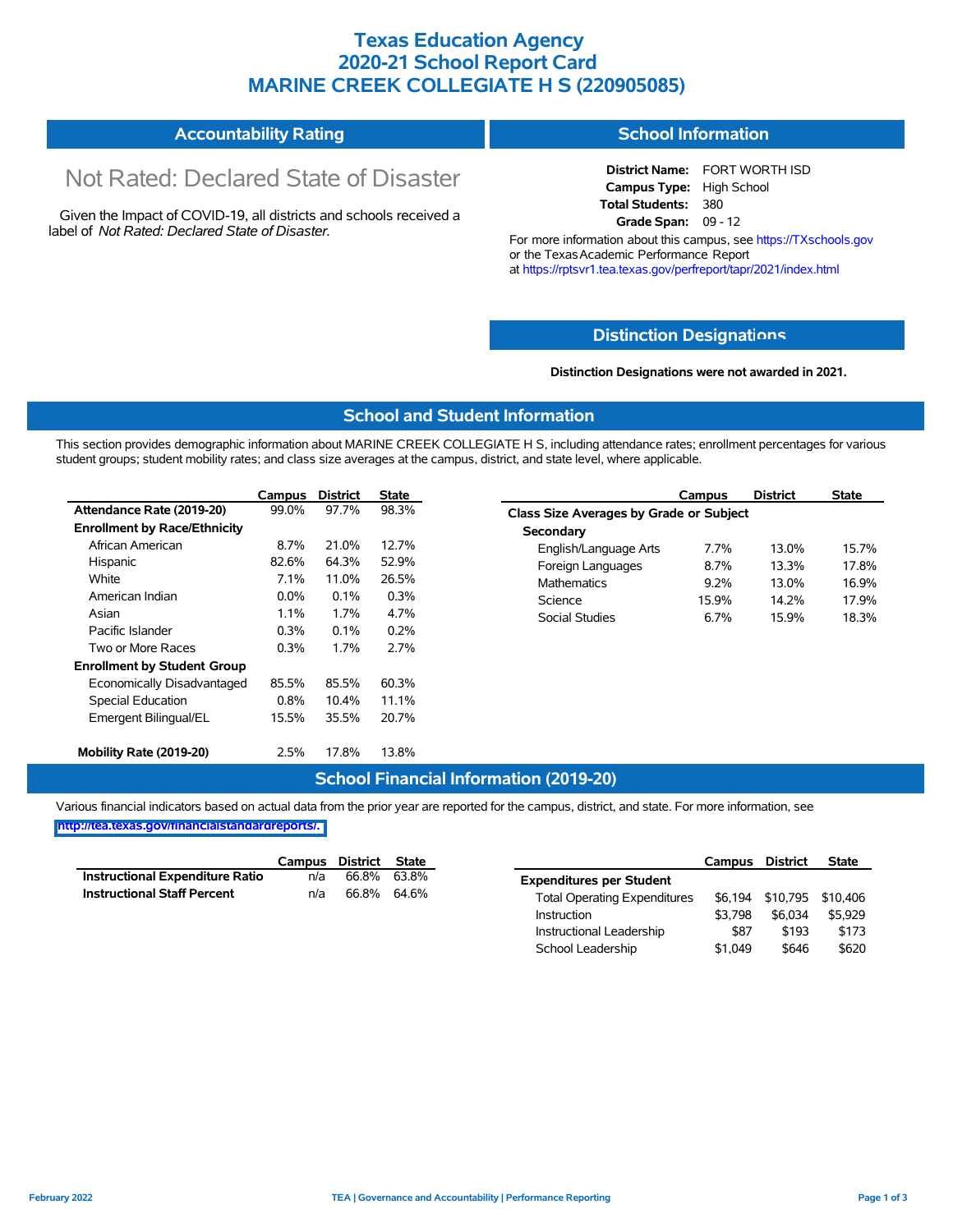## **Texas Education Agency 2020-21 School Report Card**

#### **STAAR Outcomes**

This section provides STAAR performance and outcomes. **Please note that due to the cancellation of spring 2020 STAAR administration due to the COVID-19 pandemic, 2019 results are shown.**

|                                                                                                    |      |       |                 |         |                   |        |                |                |        |          | Two                      |               |
|----------------------------------------------------------------------------------------------------|------|-------|-----------------|---------|-------------------|--------|----------------|----------------|--------|----------|--------------------------|---------------|
|                                                                                                    |      |       |                 |         |                   |        |                |                |        |          | or                       |               |
|                                                                                                    |      |       |                 |         | African           |        |                | American       |        | Pacific  | More                     | Econ          |
|                                                                                                    |      | State | <b>District</b> | Campus  | American Hispanic |        | White          | Indian         | Asian  | Islander | Races                    | <b>Disadv</b> |
| STAAR Performance Rates at Approaches Grade Level or Above (All Grades Tested)<br>$\ast$<br>$\ast$ |      |       |                 |         |                   |        |                |                |        |          |                          |               |
| All Subjects                                                                                       | 2021 | 67%   | 50%             | 86%     | 56%               | 87%    | 96%            |                | $\ast$ |          |                          | 84%           |
|                                                                                                    | 2019 | 78%   | 67%             | 96%     | 100%              | 96%    | 96%            |                |        |          | $\ast$                   | 97%           |
| ELA/Reading                                                                                        | 2021 | 68%   | 54%             | 87%     | 50%               | 88%    | 100%           |                | $\ast$ |          | $\overline{a}$           | 85%           |
|                                                                                                    | 2019 | 75%   | 64%             | 93%     | 100%              | 93%    | 93%            |                | $\ast$ |          | $\overline{a}$           | 94%           |
| <b>Mathematics</b>                                                                                 | 2021 | 66%   | 44%             | 72%     | 40%               | 74%    | 100%           |                | $\ast$ | $\star$  | $\overline{a}$           | 69%           |
|                                                                                                    | 2019 | 82%   | 70%             | 100%    | *                 | 100%   | $\ast$         |                |        |          | $\overline{a}$           | 100%          |
| Science                                                                                            | 2021 | 71%   | 53%             | $\star$ | L.                | $\ast$ |                |                |        |          | $\overline{a}$           | $\ast$        |
|                                                                                                    | 2019 | 81%   | 71%             | 96%     | 100%              | 96%    | 100%           |                |        |          | $\overline{a}$           | 97%           |
| <b>Social Studies</b>                                                                              | 2021 | 73%   | 56%             | 96%     | 100%              | 96%    | 88%            |                |        |          | $\overline{a}$           | 95%           |
|                                                                                                    | 2019 | 81%   | 71%             | 100%    | 100%              | 100%   | 100%           |                | $\ast$ |          | $\ast$                   | 100%          |
| STAAR Performance Rates at Meets Grade Level or Above (All Grades Tested)                          |      |       |                 |         |                   |        |                |                |        |          |                          |               |
| All Subjects                                                                                       | 2021 | 41%   | 25%             | 64%     | 41%               | 64%    | 80%            |                | $\ast$ | $\ast$   |                          | 61%           |
|                                                                                                    | 2019 | 50%   | 35%             | 77%     | 84%               | 75%    | 82%            |                | $\ast$ |          | $\ast$                   | 75%           |
| ELA/Reading                                                                                        | 2021 | 45%   | 30%             | 73%     | 50%               | 74%    | 91%            |                | $\ast$ |          | $\frac{1}{2}$            | 71%           |
|                                                                                                    | 2019 | 48%   | 35%             | 77%     | 80%               | 75%    | 93%            | $\overline{a}$ | $\ast$ |          | $\frac{1}{2}$            | 76%           |
| Mathematics                                                                                        | 2021 | 37%   | 19%             | 34%     | 10%               | 33%    | 67%            |                | $\ast$ | $\ast$   | $\overline{a}$           | 30%           |
|                                                                                                    | 2019 | 52%   | 35%             | 85%     | $\ast$            | 85%    | $\ast$         |                |        |          | $\overline{a}$           | 84%           |
| Science                                                                                            | 2021 | 44%   | 24%             | $\star$ | $\overline{a}$    | $\ast$ | $\overline{a}$ |                |        |          | $\overline{a}$           | $\ast$        |
|                                                                                                    | 2019 | 54%   | 38%             | 70%     | 80%               | 70%    | 67%            |                |        |          | $\overline{a}$           | 69%           |
| <b>Social Studies</b>                                                                              | 2021 | 49%   | 32%             | 74%     | 80%               | 74%    | 75%            |                |        |          | $\overline{a}$           | 71%           |
|                                                                                                    | 2019 | 55%   | 43%             | 79%     | 86%               | 78%    | 83%            |                | $\ast$ |          | $\ast$                   | 77%           |
| STAAR Performance Rates at Masters Grade Level (All Grades Tested)                                 |      |       |                 |         |                   |        |                |                |        |          |                          |               |
| All Subjects                                                                                       | 2021 | 18%   | 9%              | 19%     | 15%               | 17%    | 36%            |                | $\ast$ | $\ast$   | $\overline{a}$           | 18%           |
|                                                                                                    | 2019 | 24%   | 14%             | 30%     | 42%               | 27%    | 54%            |                | $\ast$ |          | $\ast$                   | 28%           |
| ELA/Reading                                                                                        | 2021 | 18%   | 10%             | 10%     | 8%                | 8%     | 36%            |                |        |          |                          | 9%            |
|                                                                                                    | 2019 | 21%   | 12%             | 16%     | 27%               | 13%    | 43%            | ٠              | $\ast$ |          | $\overline{a}$           | 14%           |
| Mathematics                                                                                        | 2021 | 18%   | 7%              | 8%      | 0%                | 9%     | 0%             |                | $\ast$ | $\ast$   | $\overline{\phantom{a}}$ | 9%            |
|                                                                                                    | 2019 | 26%   | 15%             | 59%     | $\ast$            | 58%    | $\ast$         |                |        |          | $\overline{a}$           | 59%           |
| Science                                                                                            | 2021 | 20%   | 7%              | $\star$ | $\overline{a}$    | $\ast$ |                |                |        |          | $\overline{a}$           | $\ast$        |
|                                                                                                    | 2019 | 25%   | 13%             | 23%     | 20%               | 20%    | 67%            |                | ٠      |          | $\overline{a}$           | 21%           |
| Social Studies                                                                                     | 2021 | 29%   | 14%             | 43%     | 60%               | 40%    | 63%            |                |        |          | $\overline{a}$           | 41%           |
|                                                                                                    | 2019 | 33%   | 21%             | 49%     | 71%               | 45%    | 67%            |                | $\ast$ |          | $\ast$                   | 44%           |
| <b>STAAR Assessment Participation (All Grades Tested)</b>                                          |      |       |                 |         |                   |        |                |                |        |          |                          |               |
| All Subjects                                                                                       | 2021 | 88%   | 94%             | 98%     | 91%               | 98%    | 100%           |                | $\ast$ | $\ast$   |                          | 98%           |
|                                                                                                    | 2019 | 99%   | 99%             | 100%    | 100%              | 100%   | 100%           |                |        |          | $\ast$                   | 100%          |
| ELA/Reading                                                                                        | 2021 | 89%   | 94%             | 100%    | 100%              | 100%   | 100%           |                |        |          |                          | 100%          |
|                                                                                                    | 2019 | 99%   | 100%            | 100%    | 100%              | 100%   | 100%           |                | $\ast$ |          | $\overline{a}$           | 100%          |
| <b>Mathematics</b>                                                                                 | 2021 | 88%   | 95%             | 100%    | 100%              | 100%   | 100%           |                |        | $\ast$   |                          | 100%          |
|                                                                                                    | 2019 | 100%  | 100%            | 100%    | *                 | 100%   | $\ast$         |                |        |          |                          | 100%          |

 **- Indicates there are no students in the group. \* Indicates results are masked due to small numbers to protect student confidentiality.**

**n/a Indicates data reporting is not applicable for this group.**